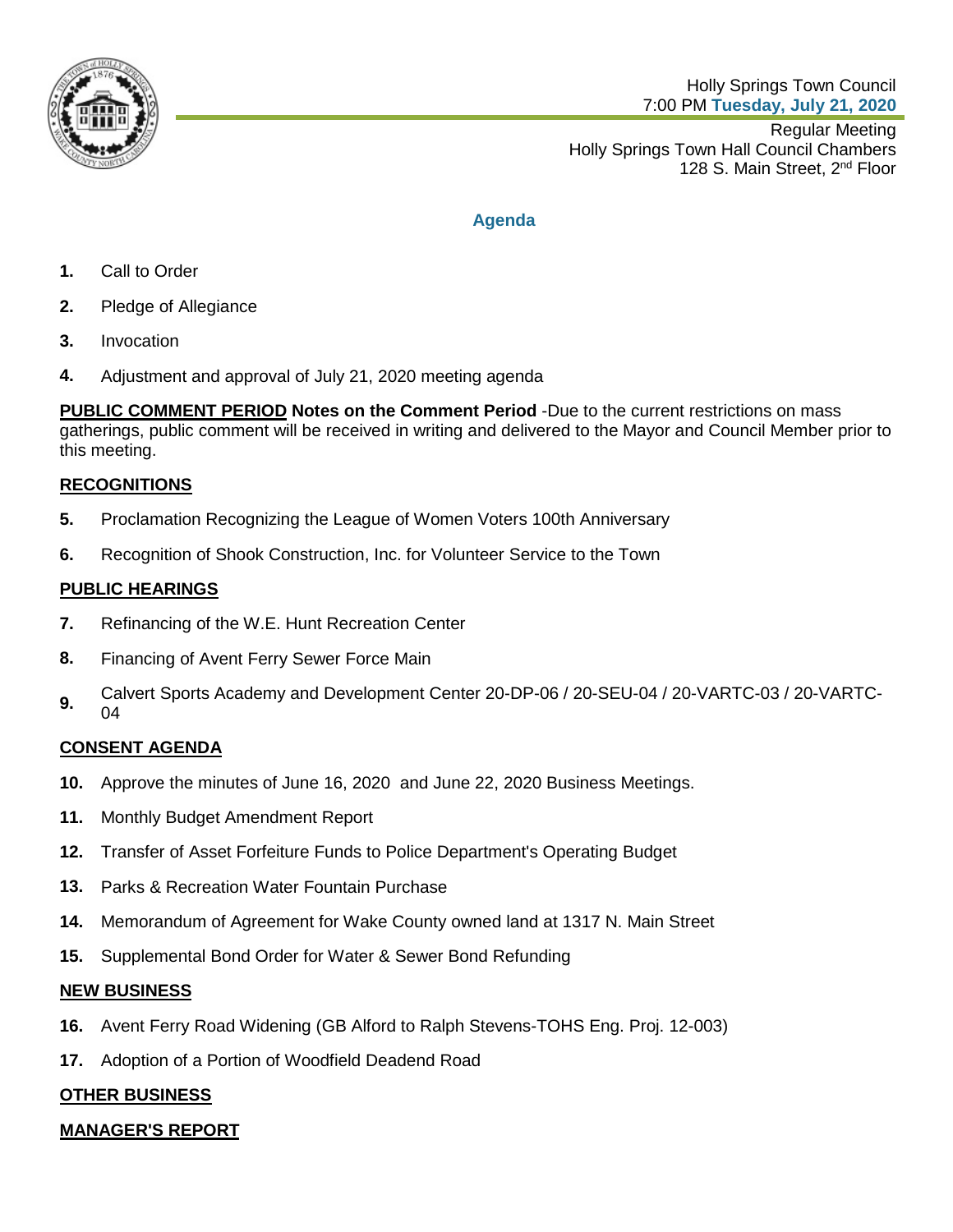# **CLOSED SESSION**

#### **ADJOURNMENT**

In accordance with ADA regulations please contact the Town Clerk's office at least 48 hours before the meeting to request an auxiliary aid or service needed to participate in this meeting: [linda.mckinney@hollyspringsnc.us](mailto:linda.mckinney@hollyspringsnc.us) 919-557-3900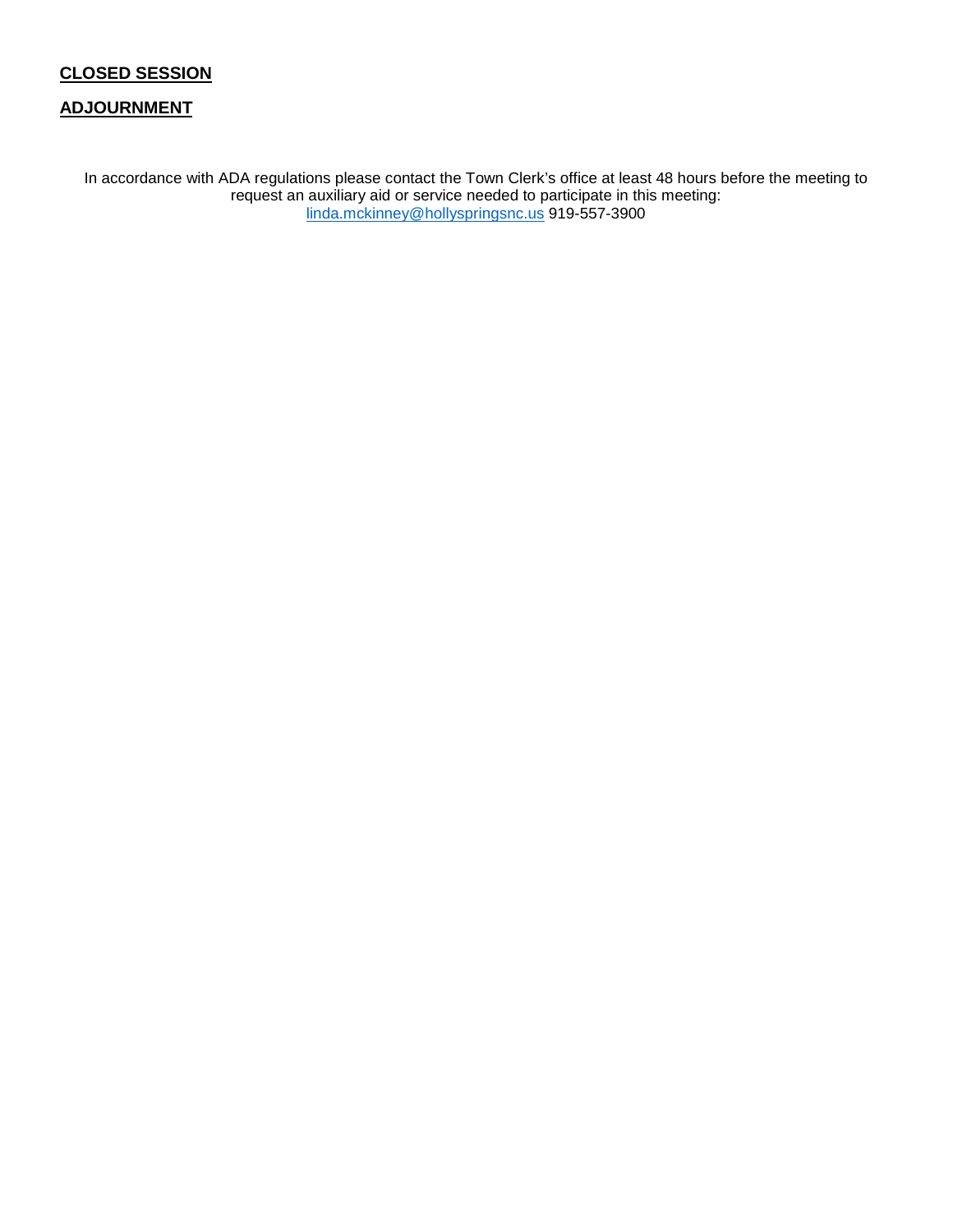

Holly Springs Town Council 7:00 PM **Tuesday, July 21, 2020**

Regular Meeting Holly Springs Town Hall Council Chambers 128 S. Main Street, 2<sup>nd</sup> Floor

# **MINUTES**

The Holly Springs Town Council met in regular session on Tuesday, July 21, 2020 in person and via video conferencing. Mayor Sears presided, calling the meeting to order at 7 p.m. A quorum was established as the Mayor and five Council members were present as the meeting opened.

**Council Members Present:** Mayor Sears, Mayor Pro Tem Dan Berry, Councilmen Peter Villadsen, Shaun McGrath and Aaron Wolff, and Councilwoman Christine Kelly.

**Council Members Absent:** none.

**Staff Members Present in Chambers:** Randy Harrington, *Town Manager*; Daniel Weeks, *Assistant Town Manager*; Scott Chase, *Assistant Town Manager;* John Schifano, *Town Attorney*; Linda McKinney, *Town Clerk* (recording the minutes); Mark Andrews, *Communication and Marketing*; Jeff Wilson, *Director IT;* Gina Clapp*, Director of Planning & Zoning;* Rachel Jones, *Engineering;* Aaron Levitt, *Engineering*; LeeAnn Plumer, *Director Parks and Recreation*; Adam Huffman, *Parks and Recreation*; Patty Dressen, *Interim Director of Finance*; Jessica McMillan, *Interim Police Chief*; Mike Stone, *Police Department*; Matthew Mutter, *IT;* Kathy White, *Deputy Town Clerk.*

**Staff Members Present via video conferencing:** Cassie Hack, *Director Communications and Marketing*; Tamara Ward, *Communications and Marketing;* Kendra Parrish, *Executive Director, Utilities & Infrastructure Services* ; Irena Krstanovic, *Director Economic Development*; and Leroy Smith, *Fire Chief.*

**2. and 3.** The Pledge of Allegiance was recited followed by an invocation by Pastor Jahmar Cobb of Oak Grove Missionary Baptist Church.

**4. Agenda Adjustment:** The July 21, 2020 meeting agenda was adopted with changes, if any, as listed: none.

 The Council did not make a formal motion to adopt the agenda, but adopted it *de facto* by proceeding, and no objection was raised.

**Public Comment:** Public Comment was requested in writing prior to the meeting. The following number of comments was received and provided to the Council prior to the meeting: one letter requesting the underlying causes of the pothole at the entrance to Braxton Village be repaired when the street is repaired; one email stating that the iceplex should have solar panels and electric vehicle charging stations.

*Copies of these comments are attached to these minutes.*

## **5. Proclamation Recognizing the League of Women Voters 100th Anniversary**

Councilwoman Kelly said that she was proud to be a member of the Wake County League of Women Voters, and said the Town wished to honor the League of Women Voters on their 100<sup>th</sup> Anniversary. The celebration was delayed due to the outbreak of the COVID-19 pandemic, but she was happy that Ms. Dianna Wynn, President of the Wake County League of Women Voters was present to receive the Proclamation. The League of Women Voters was founded in February 1920 as a merger of the National Council of Women Voters and the National American Woman Suffrage

**July 21, 2020 | Town Council Meeting Page 1 of 6**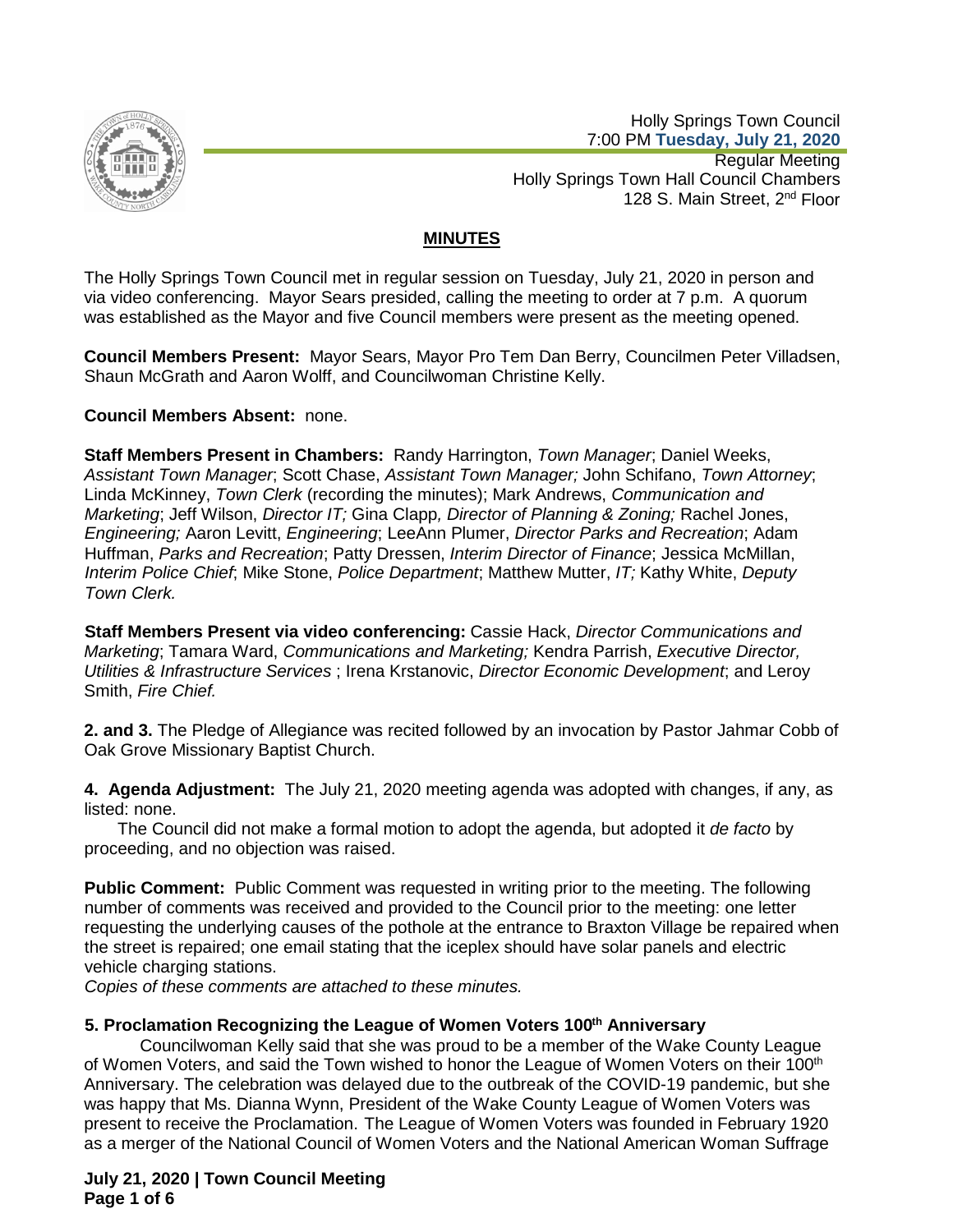Association, six months before the 19<sup>th</sup> amendment was passed recognizing women's right to vote. Originally only women could join the League, but in 1973 the Charter was modified to include men. One hundred years later, the League focuses on issues such as the importance of the US Census, immigration rights, the environment, as well as continuing their mission to ensure transparency and fight against voter suppression. They sponsor Vote 411, and raise awareness of early voting sites. They are a trusted, nonpartisan, grass roots organization that works to protect and strengthen voting rights.

She then presented the Proclamation, and invited Ms. Wynn to say a few words.

Ms. Wynn said that 2020 was a huge year, the centennial of the 19th amendment and the 100th anniversary of League of Women Voters. Women won the right to vote 100 years ago, and the LWV was founded by the suffragists who fought for that right. The LWV had many plans for this year, a presidential election year, LWV's centenary, etc. But they didn't plan for the pandemic and everything that came with it. But, she said, from 1918 to 1920, the suffragists were surviving their own pandemic. So the League continues its mission: Encouraging people to register to vote, to have a plan to vote, whether by absentee ballot or early voting, or on Election Day. She thanked the Council for their service to the community during such a challenging time, and for their recognition of the League of Women Voters.

#### **6. Recognition of Shook Construction, Inc.**

Adam Huffman, Parks and Recreation, said that Shook Construction, Inc. has been working for approximately one year on the odor control project at the Wastewater Treatment Plant. They offered to perform a community outreach service for the Town. Town staff identified a greenway mulching project at Bass Lake Park as one viable option. Shook reviewed several Town submissions and ultimately chose to pursue the Bass Lake Trail project. In early June, they began working on the section of the Bass Lake Greenway that was damaged by Hurricane Matthew. The four day project included removing debris and doing minor grading work, laying new fabric and spreading mulch (about 120 cubic yards), and furnishing and installing two benches along the trail. They provided the material, tools, and equipment, as well as the labor. They did a great job repairing the trail and many users are happy to have the trail open, after being closed since October 2016. Mr. Huffman said that the Town would like to honor Shook Construction, and Mr. Huffman asked Riley Tolen, Vice President, and Jay Powelson, Project Engineer to come forward. He read the words of the plaque and presented it to them.

Randy Harrington, Town Manager said that in his 20 year career, he has never come across a company that volunteered to do major work in the community on a volunteer basis. He wanted to recognize that core value in their company, and thank them on behalf of the Town.

## **7. Public Hearing: Refinancing of the W. E. Hunt Recreation Center**

Patty Dressen, Interim Finance Director, said that at their June 22, 2020 meeting Council adopted a Resolution authorizing Town officials to continue the process to refinance the W. E. Hunt Recreation Center, asking the Local government Commission (LGC) for its required approval. Refinancing municipal debt is a common and best practice approach when lower interest rates provide an opportunity to lower a municipality's overall debt service. The original amount of the loan was \$6,524,000. The anticipated new interest rate is 1.6%, down from 5.2%, which would give the town an anticipated savings of up to \$500,000. The life of the loan remains the same, through FY2027-28, and the balance is \$3,070,118. She said the savings may represent reimbursement to the Town for prior expenses on project costs, and some may be used to pay financing expenses or to provide any appropriate reserves.

With that explanation given, Mayor Sears opened the public hearing. The following input was received: none.

Mayor Sears then closed the public hearing.

#### **July 21, 2020 | Town Council Meeting Page 2 of 6**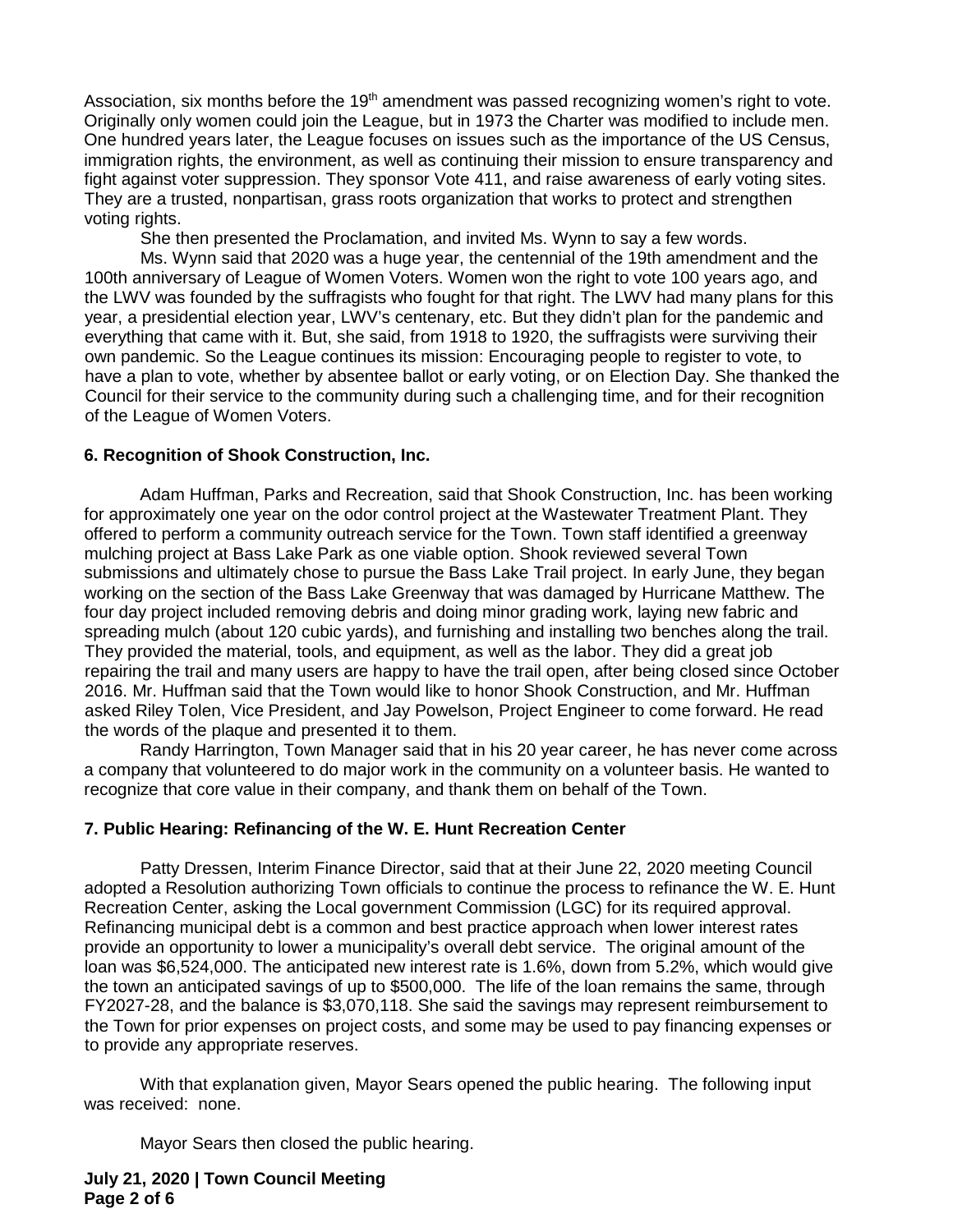## **8. Public Hearing: Financing of Avent Ferry Sewer Force Main**

Patty Dressen, Interim Finance Director, said that this public hearing is another step required by General Statutes and the NC Local Government Commission (LGC) for the refinancing or issuance of new debt. The hearing was advertised in the News and Observer. The issuance of new debt is necessary to fund the Avent Ferry Sewer Force Main project. The Avent Ferry Sewer Force Main project is 1.4 miles long, and replaces an existing 8" line with an 18" liner. The project will relieve pressure and allow the existing pump station to reach pump rates which will service the projected number of single family homes within the basin. The Town is considering preliminary determination to finance up to \$4,000,000 through installment financing. The anticipated rate for financing is approximately 2%. The project budget and final loan documents will be presented for approval at a later Council meeting.

With that explanation given, Mayor Sears opened the public hearing. The following input was received: none.

Mayor Sears then closed the public hearing.

#### **9. Public Hearing: Calvert Sports Academy and Development Center 20-DP-06 / 20-SEU-04 / 20-VART-03 / 20-VART-04**

Gina Clapp, Director Planning and Zoning, said that this was a quasi-judicial hearing for a special exception use. The applicant has requested that the advertised public hearing be continued to the August 18, 2020 Town Council meeting because the required Fire Flow Analysis has not been completed.

Mayor Sears then opened the Public Hearing.

Van Crandall, 4813 Salem Ridge Road, Holly Springs, said he was speaking as a citizen, and not as a member of the Planning Board. He spoke in favor of solar panels and EV charging stations at the Calvert Sports Academy. He suggested a partnership with SolSmart to evaluate the feasibility of such.

**Action:** Motion to continue public hearing to August 18, 2020.

**Motion by:** McGrath **Second by:** Berry **Vote:** Unanimous

## **Consent Agenda**

The Council passed a motion to approve all items on the Consent Agenda. The motion carried following a motion by MPT Berry, a second by Councilman Kelly and a unanimous vote. The following actions were affected:

10. Minutes – The Council approved minutes of the Council Business meetings held June 16, 2020 and June 22, 2020.

11. Monthly Administrative Budget Amendment Report – The Council received a report of monthly administrative budget amendments approved by the Town Manager. *A copy of the budget amendment report is attached to these minutes.*

12. Transfer of Asset Forfeiture Funds to Police Department's Operating Budget – The Council approved a budget amendment transferring \$38,612.00 from Asset Forfeiture funds to the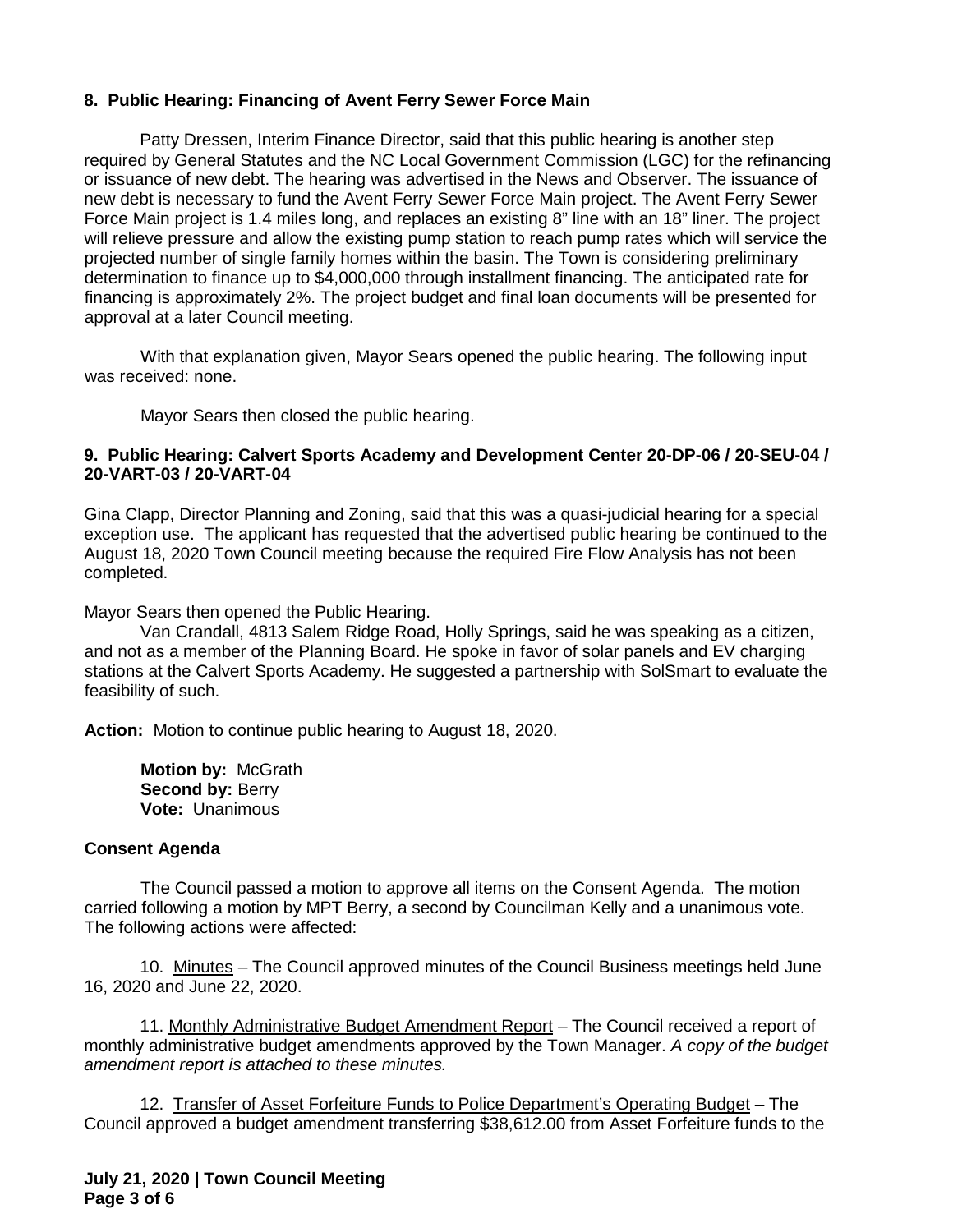Police Department's General Fund operating budget. *A copy of the budget amendment is attached to these minutes.*

13. Parks and Recreation Water Fountain Purchase - The Council approved a budget amendment transferring \$9,860 from the Parks and Recreation Reserve Fund to the department operating budget for the purchase of two (2) water fountains to be installed along town greenways. *A copy of the budget amendment is attached to these minutes.*

14. Memorandum of Agreement for Wake County owned land at 1317 N. Main Street – The Council approved a Memorandum of Agreement between the Town, Wake County, and lead applicants for the sale and disposition of property owned by Wake County located at 1317 N. Main Street.

15. Supplemental Bond Order for Water and Sewer Bond Refunding – The Council adopted Resolution 20-21 for Supplemental Bond Order and Series Resolution authorizing and providing for the issuance of up to \$5,600,000 in Water and Sewer Revenue Refunding Bonds. *A copy of Resolution 20-21 is attached to these minutes.*

## **NEW BUSINESS**

## **16. Avent Ferry Road Widening (GB Alford to Ralph Stevens – TOHS Eng. Proj. 12-003)**

Aaron Levitt, Engineering, said that the purpose of this item is to appropriate \$2,236,751 for this project, much of which will be reimbursable.

He said that this widening project consists of the construction of about 0.34 miles of widening along Avent Ferry Road from GB Alford Highway (NC 55) to Ralph Stephens Road, to four lanes with a median and/or turn lanes at intersections. The project will be a continuous green intersection and will include traffic signals and curb ramp upgrades, curb and gutter; sidewalks, crosswalks, concrete and landscape medians, storm drainage, utility relocations pavement markings, erosion control measures and other items. Construction is expected to begin in early fall of 2020.

Mr. Levitt said that funding for this project will be partially reimbursed with federal-aid funding through NCDOT. Staff has secured \$1.9 million in reimbursable grant funds to date, and once the project is completed it is anticipated that over \$2 million in grant funds will be used to complete this project. The right turn lane required by the Stephens Tract project will be constructed at the same time, to limit traffic impacts to residents. This will be detailed in a forthcoming agreement.

Mr. Levitt said that public information meetings were held in 2015 and January of 2020. Most of the comments at those meetings were regarding median spacing. As construction moves forward, construction updates will be provided via social media, the Town webpage, Digital message boards and direct mailings, and door hangers for people whose driveways might be affected.

Mr. Levitt showed the budget, including already appropriated funds, expected reimbursements, and gap funding. After the project is completed and reimbursements are received the anticipated surplus should be \$2,033,000.81.

MPT Berry asked about the agreement with Mungo on the right turn lane. Mr. Levitt said that there is a change order ready, as soon as the agreement with the developer is ready.

Councilman McGrath asked if the continuous green would change from the morning commute to the evening commute. Mr. Levitt said that the signal was tied in with the fiber network and would be adjustable.

Councilwoman Kelly asked if there was a summary of the traffic improvements this will solve. Mr. Levitt said that it is mostly functional improvements. It doesn't help much with capacity, but it improves flow, and keeps the traffic flowing on 55. We will see capacity improvements once

#### **July 21, 2020 | Town Council Meeting Page 4 of 6**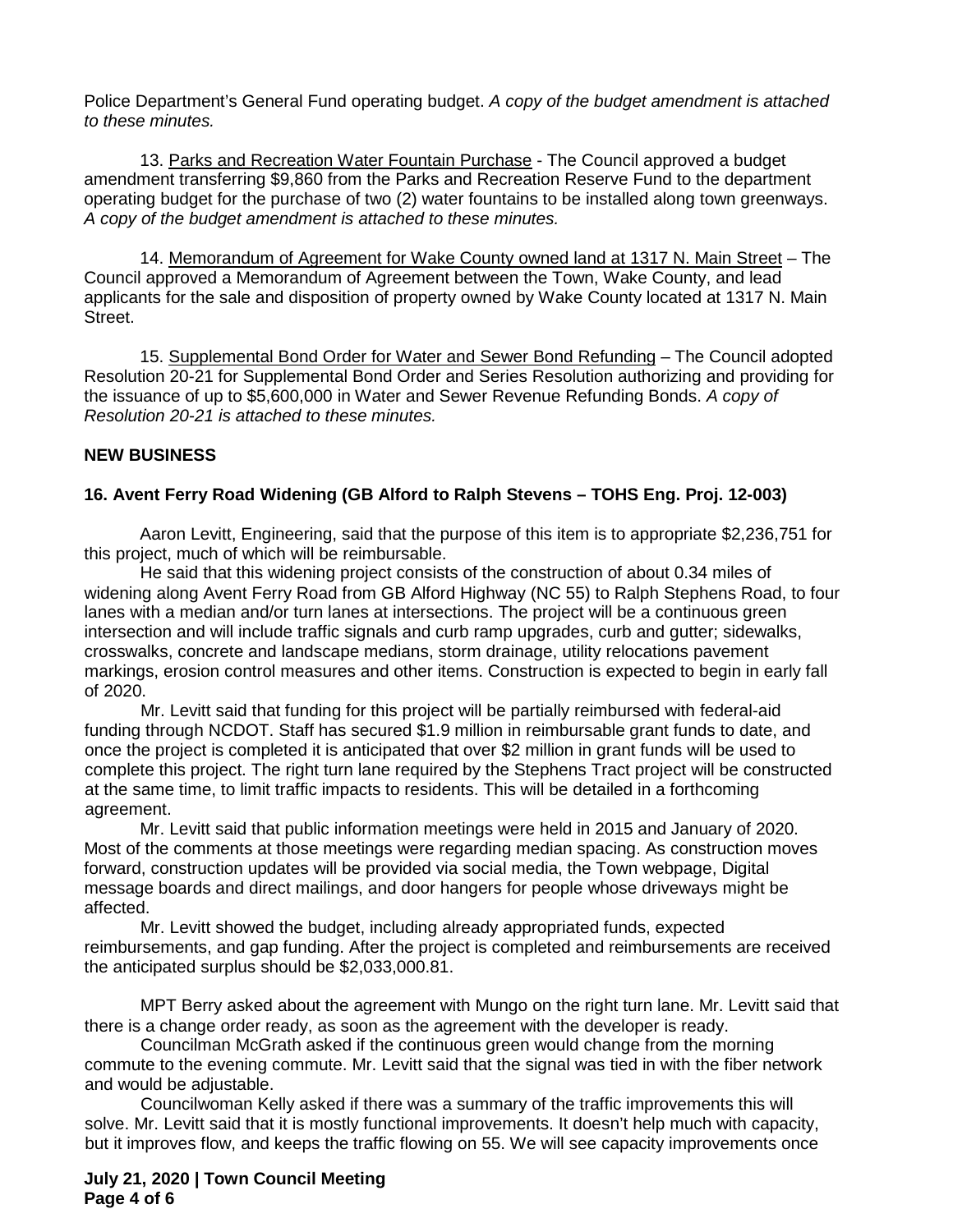Phase II is completed. The Town wanted to complete the two phases at the same time, but was unable to combine the two projects because the road classification changes at Ralph Stevens.

**Action 1:** Motion to approve project budget and transfer of funds from Street Reserves to the project account in the amount of \$2,236,751.

**Motion by:** Berry **Second by:** McGrath **Vote:** Unanimous

**Action 2:** Motion to award the Avent Ferry Road Widening Contracts for a total of \$2,139,759.

**Motion by:** Villadsen **Second by:** Berry **Vote:** Unanimous

#### **17. Adoption of a Portion of Woodfield Deadend Road**

Rachel Jones, Engineering, said the purpose of this item is to approve the Woodfield Deadend Road adoption. Woodfield Deadend Road is currently under NCDOT maintenance and it bisects the Carolina Springs project. The existing roadway is a dirt surface that does not meet Town standards. With the development of Carolina Springs, this roadway will be improved and realigned in accordance with Town standards, and that portion of the road will be renamed. The NCDOT has requested that the Town adopt this section of the road. Once a Resolution for this has been approved, NCDOT will submit to their Board of Transportation, which may only meet once a quarter or less often due to COVID. The portion of Woodfield Deadend Road that is proposed for Town adoption extends from the southernmost property line of the Carolina Springs PUD at Woods Creek Road, to the development's northern most property line that abuts the Colman and Harris properties.

Councilman McGrath asked when the Town starts taking over responsibility of the road, and whether the Town would have to maintain it as the construction trucks are coming in and out. Ms. Jones said that as soon as we receive approval from DOT Transportation Board it becomes the Town's responsibility to maintain, but the developer is responsible for the construction and improvement of the road. The Town would not have to maintain it until it is completed by the developer.

**Action:** Motion to approve the authorization of the Town to adopt a portion of Woodfield Deadend Road right-of-way from the NCDOT.

**Motion by:** McGrath **Second by:** Kelly **Vote:** Unanimous

#### **OTHER BUSINESS**

Mayor Sears said there are 8,354 COVID-19 cases in the County, with 86 deaths. In our zip code there are 136 cases and one death. He asked that people continue to wear face coverings and stay 6 feet apart.

He then shared that the Town received a thank you letter from the Holly Springs Community Band for the nonprofit grant the Town gave them, and one from the Chamber Foundation for the Town's donation to the Angel Fund for COVID relief.

**July 21, 2020 | Town Council Meeting Page 5 of 6**